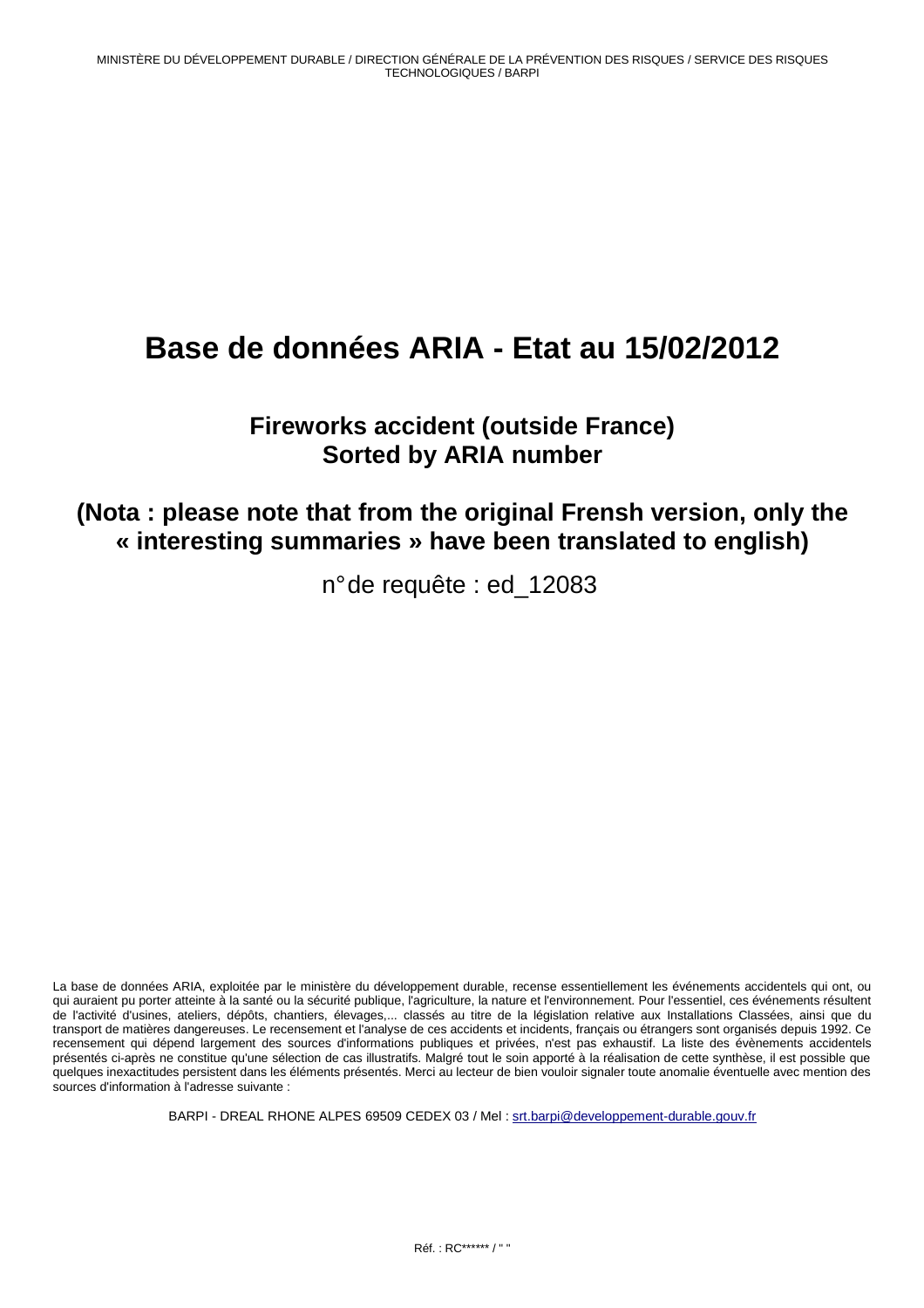| <b>The Second</b><br><b>.</b><br>000000                                         | □□□□□ ARIA 72 - 22/09/1989 - ITALIE - TERRALBA<br>20.51 - Fabrication de produits explosifs<br>20.51 - Manufacturing of explosive products<br>□ □ □ □ □ An explosion occurred inside the central laboratory of a fireworks production unit during a powder handling operation.<br>Following this site's 3rd pyrotechnic accident within a span of 2 months (accounting for 14 deaths), measures were<br>being implemented to limit the number of employees exposed. This accident's toll: 8 dead and 1 injured. The<br>buildings were destroyed. The explosion could be heard more than 10 km away.                                                                                                                                                                                                                                                                                                                                                                                                                                                                                                                                                                                                                                                                                                                                                                                                                                                                                                                                                                                                                                                                                                                                                                                                                                                                                                                                                                                                                                          |
|---------------------------------------------------------------------------------|----------------------------------------------------------------------------------------------------------------------------------------------------------------------------------------------------------------------------------------------------------------------------------------------------------------------------------------------------------------------------------------------------------------------------------------------------------------------------------------------------------------------------------------------------------------------------------------------------------------------------------------------------------------------------------------------------------------------------------------------------------------------------------------------------------------------------------------------------------------------------------------------------------------------------------------------------------------------------------------------------------------------------------------------------------------------------------------------------------------------------------------------------------------------------------------------------------------------------------------------------------------------------------------------------------------------------------------------------------------------------------------------------------------------------------------------------------------------------------------------------------------------------------------------------------------------------------------------------------------------------------------------------------------------------------------------------------------------------------------------------------------------------------------------------------------------------------------------------------------------------------------------------------------------------------------------------------------------------------------------------------------------------------------------|
| <b>. .</b><br>000000<br>. <del>.</del><br>.<br>. <del>.</del><br>.              | ■ □ □ □ □ △ ARIA 97 - 17/07/1989 - ITALIE - SAN VITO<br>20.51 - Fabrication de produits explosifs<br>20.51 - Manufacturing of explosive products<br>A very violent explosion erupted during a fireworks manufacturing process. 2 deaths and 3 injuries were reported.<br>Local authorities, mistaking the blast for an earthquake, activated a general population evacuation plan. 6 explosion-<br>proof buildings were reported destroyed, with missiles being projected several hundreds of metres. No damage was<br>observed outside the facility, which had deliberately been located on a very isolated site.<br><b>D D D D ARIA 99 - 21/08/1989 - ITALIE - SANT'EUFEMIA D'ASPROMONTE</b><br>20.51 - Fabrication de produits explosifs<br>20.51 - Manufacturing of explosive products<br>An explosion occurred during fireworks production, most likely due to operator error; 4 dead and 1 injured were<br>reported.                                                                                                                                                                                                                                                                                                                                                                                                                                                                                                                                                                                                                                                                                                                                                                                                                                                                                                                                                                                                                                                                                                                   |
| .<br><b>. .</b><br>000000<br>000000                                             | ARIA 115 - 29/06/1990 - JAPON - TOYOHASHI / AICHI-KEN<br>20.51 - Fabrication de produits explosifs<br>20.51 - Manufacturing of explosive products<br>An explosion ripped through the finishing workshop as part of a fireworks manufacturing process. The circumstances<br>remained unclear. All employees directly involved in the accident were killed on the spot: 5 deaths and 5 injured was<br>the final toll.                                                                                                                                                                                                                                                                                                                                                                                                                                                                                                                                                                                                                                                                                                                                                                                                                                                                                                                                                                                                                                                                                                                                                                                                                                                                                                                                                                                                                                                                                                                                                                                                                          |
| 8 D D D<br>000000<br>,,,,,,,                                                    | □ □ □ □ ARIA 116 - 06/09/1990 - JAPON - KITA-HATA-MURA / SAGA<br>20.51 - Fabrication de produits explosifs<br>20.51 - Manufacturing of explosive products<br>An explosion happened during preparation of an explosive powder (both the circumstances and causes were<br>unknown). The 2 employees involved in the accident were both killed on the spot.                                                                                                                                                                                                                                                                                                                                                                                                                                                                                                                                                                                                                                                                                                                                                                                                                                                                                                                                                                                                                                                                                                                                                                                                                                                                                                                                                                                                                                                                                                                                                                                                                                                                                     |
| <b>D</b> D D D<br>.<br>- 13<br>$\Box$ $\Box$<br>اسا است<br>the cleaning work?). | ARIA 3098 - 14/02/1991 - PAYS-BAS - CULEMBORG<br>20.51 - Fabrication de produits explosifs<br>20.51 - Manufacturing of explosive products<br>Around 11:50 am, two major explosions shook a fireworks production facility. Onsite storage had been authorised for<br>some 10 tonnes of fireworks classified for transport in Division 1.3 or 1.4, in two buildings located 20 m apart, one of<br>which was a former bunker. The other newly finished building recently brought online was entirely destroyed; a 10 m<br>x 5 m crater 2 m deep marked its spot. The bunker caught fire and small fireworks explosions continued all day long.<br>The closest buildings, located on the other side of the dyke, were heavily damaged: collapsed roofs, cracked walls, broken windows, etc.<br>Damage could be observed up to 900 m away, and glass panes where shattered all the way to the city of Culemborg at a distance of 5 km.<br>Considerable debris and strewn objects (bricks, concrete pieces weighing up to 20 kg, metal girders between 2 and 3 m long) were found<br>within a 650-m radius. The force of the explosion was evaluated at 2 tonnes of TNT equivalent. One employee and one visitor to the plant<br>were killed, 6 others injured. Total damages were estimated at Euros25 million.<br>Cleaning inside the storage units was ongoing at the time of the explosion. Could a fire have broken out prior to the explosions? The origin<br>of this incident has remained unknown (a cigarette? static electricity? product instability? presence of powder on the ground reacting during<br>Subsequent to this accident, the following recommendation was issued by Dutch authorities: "Classification procedures are needed for<br>fireworks, not only specific to their transport conditions but also distinct procedures relative to manufacturing, assembly and storage. The<br>simple application of classification results for transport conditions to other operations, as currently practiced, must be rejected." |



 $\Box$   $\Box$   $\Box$   $\Box$  Around 9 pm, an explosion involving 29 kg of explosives and 1,720 kg of fireworks stars struck in the storage area of a pyrotechnic facility. The storage depot, built with 40-cm thick reinforced concrete walls covered by earth, was € entirely blown apart. Damage both inside and outside the plant were estimated respectively at Euros2 million and Euros770,000. The explosion caused no casualties; the cause remained unknown. Subsequent to this accident, it was decided to limit the quantities of products stored in the depots to 2,000 kg as well as to isolate the units with sand walls.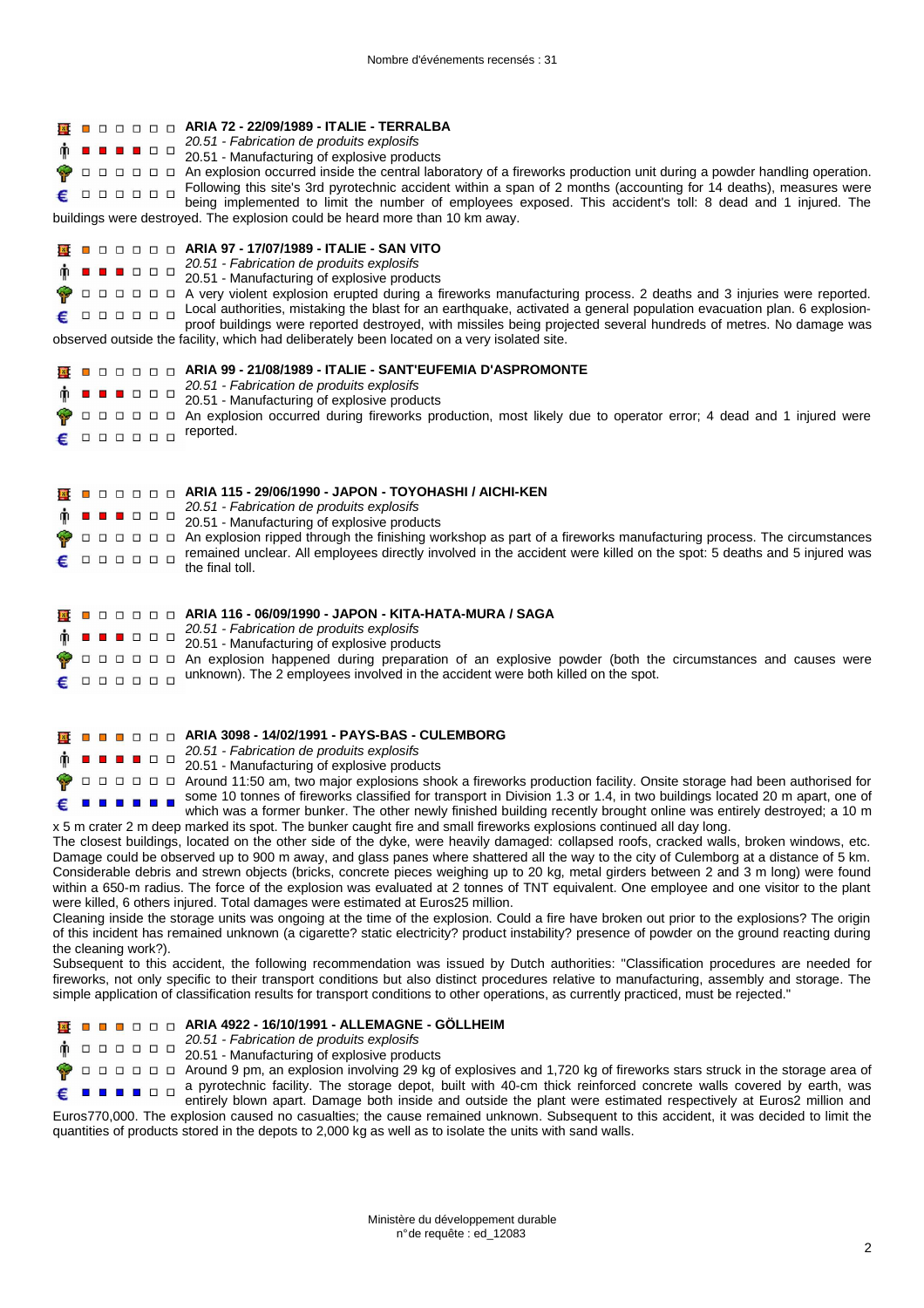#### **ARIA 8364 - 26/01/1995 - ITALIE - ANGRI**

20.51 - Fabrication de produits explosifs **. . .** . . .

20.51 - Manufacturing of explosive products

□ □ □ At a fireworks plant, five individuals were assembling fireworks for the pyrotechnic show as part of a city celebration. At 9:55 am, a very violent blast occurred, followed by two others and then an intense fire, fanned by strong winds. €

Emergency response teams arrived on the scene and successfully evacuated a seriously injured employee, transporting him to hospital. The company director, his son and 2 employees died during the explosion. Fire-fighters, assisted by local law enforcement officers and volunteer fire-fighters, extinguished the blaze by the beginning of the afternoon.

The plant was destroyed. Two hypotheses were forwarded to explain the cause of this explosion: a short-circuit, or a burning cigarette ash carried by the wind.

### **ARIA 11819 - 05/11/1997 - ETATS-UNIS - LOS ANGELES**

32.40 - Fabrication de jeux et jouets . . . . . .

32.40 - Manufacturing of games and toys

In a toy factory, a series of violent explosions, accompanied by a flash, occurred subsequent to a malfunction of the machine used to package detonators in retractable plastic film. Four employees were killed by the shockwave and

 $\begin{array}{cccccccccccccc} \square & \square & \square & \square & \square & \square & \square \end{array}$ flying debris, while another 25 were injured. Two women had to be hospitalised due to their wounds and burns (one had burns covering 30% to 50% of her body). The automatic extinction system (sprinklers) combined with fire-fighter intervention brought the incident under control. The factory's windows were shattered and debris was ejected into the street.

#### **ARIA 14502 - 11/12/1998 - ETATS-UNIS - HILLSDALE Ixt**

20.51 - Fabrication de produits explosifs  $\begin{array}{c|c|c|c|c|c} \hline \textbf{a} & \textbf{b} & \textbf{c} & \textbf{c} \\ \hline \textbf{b} & \textbf{b} & \textbf{c} & \textbf{c} \\ \hline \end{array}$ 

20.51 - Manufacturing of explosive products

A violent explosion destroyed a workshop for producing fireworks shells. The blast could be heard 30 km away and witnesses stated that a huge black mushroom cloud was visible in the sky. 7 employees were killed and another 13  $\begin{array}{cccccccccccccc} \Box & \Box & \Box & \Box & \Box & \Box & \Box \end{array}$ £ injured by the explosion. Even after an investigation, the causes remained unknown. A second explosion occurred

just 3 months later, this time killing 5 employees (ARIA 16261).

#### **ARIA 14565 - 17/11/1998 - ROYAUME-UNI - UFFCULME**

**20.51 - Fabrication de produits explosifs**<br>20.51 - Fabrication de produits explosifs

20.51 - Manufacturing of explosive products

A fire and series of explosions erupted in one of the country's largest fireworks plants. Nearby houses and local businesses, including a flour mill, had to be evacuated. Several small explosions were spaced over a 15-minute interval, followed by a violent blast causing an abundance of sheet metal projections in the vicinity (container pieces

strewn 150 m around). Window panes were shattered up to 10 miles (16 km) away. A total of 8,200 kg of fireworks had reacted, for a TNT equivalent estimated at 200-250 kg, given both of the craters found at the site of one of the eight 6.1-m metal containers placed inside the building (made of a concrete slab and brick walls). Despite intervention difficulties (relative to access and a thick black smoke), 35 firefighters were on the scene battling the blaze and several hours later had control over the incident. They found the 13 workers, who were all safe and sound, despite the intensity of the explosions and fire.

An investigation conducted by Britain's Safety Authorities (HSE Office) revealed that the company's safety management system was deficient: lack of employee protection, inability to communicate information to the proper authorities regarding explosives-related risks, inappropriate use of buildings (including storage errors, most notably exceeding the quantity authorised inside a building), and the dismantling of fireworks (which was the operation responsible for the accident: a firework returned from a show was poorly disassembled, triggering its ignition). In noncompliance with the guideline that stipulated using a sharp knife and wood cutting board in a dedicated spot, the technician cut the fuses connected to the shells with a pair of scissors inside the storage container itself. The case was to be judged by Exeter Crown Court (date unassigned / sentence not known).

#### **ARIA 17730 - 13/05/2000 - PAYS-BAS - ENSCHEDE**

- 20.51 Fabrication de produits explosifs . . . . .
	- 20.51 Manufacturing of explosive products

On a Saturday shortly before 3 pm, a fire broke out in the C2 workshop (used for manufacturing fireworks) at a fireworks depot. Local fire-fighters were notified. Rockets spread the fire to containers located just opposite the blaze. ------

At 3:08 pm, fire-fighters arriving on the scene requested reinforcements due to the multiple fire sources detected. Fireworks were flying all around the workshop. Many onlookers from the adjacent street approached the scene in order to witness the spectacle and had to be moved further away by emergency responders. A very intense deflagration accompanied by a fireball 85 m in diameter then rocked the zone. Fire-fighters were forced to retreat to seek shelter. The succession of explosions and associated shockwaves destroyed doors on the various storage depots: the central bunker violently burst, generating a 135-m diameter fireball along with a tremendous plume of smoke. The fire spread to a brewery adjoining the warehouse and nearby homes. A supermarket was razed, with a 3 to 4-ha zone resembling a bombarded landscape, and the site of the warehouse was replaced by a crater 13 m in diameter and 1.3 m deep. The force of the main explosion was evaluated at between 4 and 5 tonnes of TNT equivalent. The smoke column was visible 40 km away; glass panes and store windows were blown out over a radius in the hundreds of metres. In all, 22 deaths were reported, including 4 fire-fighters, with 974 people hurt, 50 of whom suffered serious injuries. Over 2,000 local residents had to be evacuated, 500 houses were destroyed or heavily damaged. Hundreds of rescue workers were needed to extract the injured. A health monitoring effort was required in the area for several years hence.

An investigation was conducted, but the cause of the accident could not be determined (malicious act? handling error? short-circuit? selfignition?). Neither the structures nor containers appeared to offer sufficient protections relative to the fire and explosion risk; moreover, they were not or inadequately equipped with fire detection and extinction resources. Their layout did not respect regulatory distances. The risk classifications among stored products had most likely been underestimated or the products poorly classified (fireworks imported from China). Subsequent to this accident, public authorities modified the regulations on fireworks and a national database of fireworks storage was launched. Mandated safety distances were revised: 800 m for all installations using fireworks professionally, and 30 m for novices.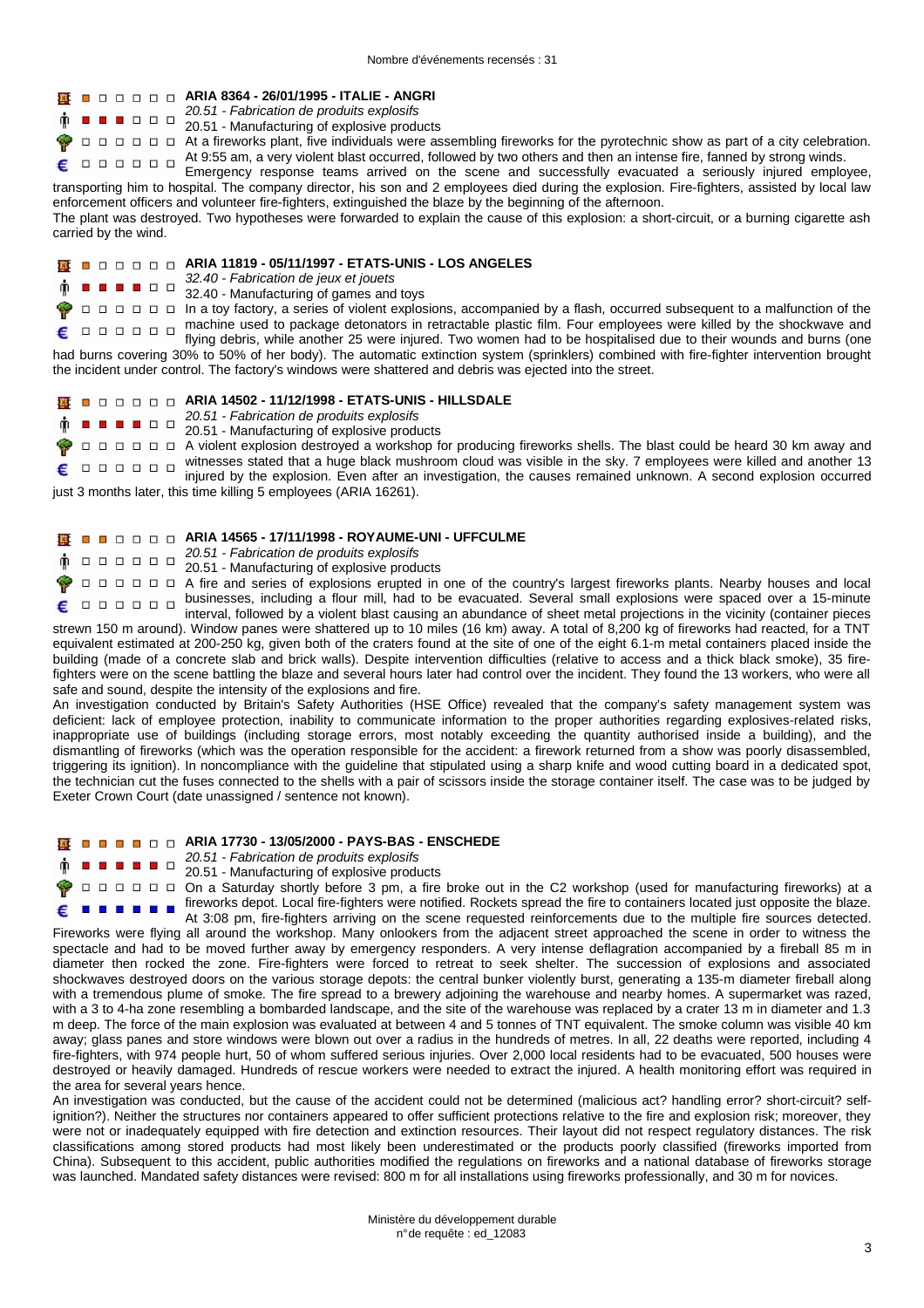#### **ARIA 17742 - 15/05/2000 - ESPAGNE - RAFELCOFER**

20.51 - Fabrication de produits explosifs **BBDD** 

#### 20.51 - Manufacturing of explosive products

 $\Box$   $\Box$   $\Box$   $\Box$  An explosion occurred in a fireworks production facility. Followed by smaller blasts, this event caused a fire to break out inside the plant and then spread to a neighbouring forest before control could be restored by fire-fighting crews.

The human toll was great: 7 killed and another 7 injured, including 2 critically. The victims were mainly employees, but clients were also present onsite at the time of the explosion. The causes of this accident remained unknown. The explosion was heard over a 24-km radius. It appears that the accident was triggered inside a workshop producing the Roman candle fireworks display. The majority of depots exploded, generating a mushroom smoke cloud visible 5 km around. The authorities subsequently concluded that the

#### **ARIA 18408 - 01/08/2000 - JAPON - TAKETOYO**

### 20.51 - Fabrication de produits explosifs<br>■■■□○○○□ 20.51 - Manufacturing of explosive products

 $\Box$   $\Box$   $\Box$   $\Box$  Around 10 pm, a violent explosion and fire ripped through a building used to temporarily store smokeless gunpowder.

This building was entirely destroyed and 13 craters were visible on the ground where it stood; 29 other buildings on 

the site were also completely destroyed, plus another 39 partially destroyed, and 252 structures sustained damage (for 60 of them, damage was limited to broken windows). Outside the facility, a total of 888 buildings were damaged: 12 collapsed, 26 partially gutted and 440 with lighter damage. A total of 410 dwellings were damaged, 364 of which by broken window panes, and 79 injuries were reported.

The powder had been stored for several years inside this "temporary" depot under highly unsatisfactory conditions: direct exposure to sunrays, inadequate temperature and humidity controls, etc. Lacking stability, the powder self-ignited; the 7.7 tonnes, which were exposed to high temperatures (in excess of the critical height for explosion threshold?), exploded.

The day before, 36 kg of powder had entered storage and another 31 kg left; no abnormal phenomenon had been observed.

facility had been compliant with operating rules. Inspections followed, and a series of recommendations were issued.

The company spent Euros22.6 million in compensation for external damage (with purchase of the cereal crop as a means of preventing eventual contamination), plus another Euros5.3 million to rebuild the installations. Operating losses due to the plant closing amounted to Euros7.5 million.

The operator had not identified the explosion risk. The training of technicians and managers was strengthened, as was the safety monitoring and management system (through the implementation of backup controls); in addition, stability tests on the explosives were conducted. The products were stored to avoid direct exposure to sunlight or to excessive humidity and temperature. Along these lines, temperature and humidity recorders were installed. Technicians were reminded that the temporary storage depot had been designed to warehouse semifinished products for short periods (with regular monitoring). An automatic fire extinction system was introduced in all temporary storage units. As a final modification, the size of containers and the quantities of powder stored per container were reduced.

#### **ARIA 22018 - 06/03/2002 - AUSTRALIE - CARMEL**

20.51 - Fabrication de produits explosifs 

At 8:45 am, a series of fires and 3 explosions broke out at a 10-ha fireworks storage site. A technician withdrew a series of electric detonators on fireworks ground packs, then a second technician sorted these detonators by colour for the purpose of reusing them during a subsequent fireworks display. As part of this manipulation, he placed a  $\begin{array}{cccccccccccccc} \Box & \Box & \Box & \Box & \Box & \Box & \Box \end{array}$ round of fireworks on a wooden bench, which triggered a reaction (due perhaps to the presence of a pyrotechnic

compound between the paper and the carton packaging following removal of the fusehead?): a firework was launched and caused ignition of 25 other charges contained in the pack, and then at greater frequency the reaction of fireworks present in the shop area. The two technicians onsite left the premises, found shelter and notified the emergency services.

The flashes of flames reached a first container, at a distance of 16 m, which exploded and in turn caused 3 other containers to ignite, 2 of which triggered the detonation 10 minutes later.

The level of property damage was significant: the site was totally destroyed, including: 3 storage magazines, 4 steel freight containers, 2 workstations, 1 caravan, and several vehicles. Two dwellings located 300 m away were heavily damaged as well, and 38 other houses sustained minor damage. Metal debris from the mass explosion of 2 containers was strewn over a 400-m radius, with some pieces recovered up to 530 m from the blast site. The flashes of flames and projection of debris also started several brush fires. Despite the violence of these fires and explosions, no injuries were reported.

The investigation underscored the importance of better identifying the explosion risk inherent in certain fireworks under given conditions (e.g. confinement), in addition to: respecting safety distances between magazine storage sites, evaluating "relay effect" risks, adopting good storage practices (e.g. removal of all unnecessary combustibles) and, lastly, separating assembly zones from storage facilities. Moreover, Australian regulations concerning fireworks were reinforced.

#### **ARIA 23996 - 04/02/2003 - PAKISTAN - SAMBRIAL**

 $52.22 -$ Services auxiliaires des transports par eau

52.22 - Ancillary water transport services

Ē

 $\Box$   $\Box$   $\Box$   $\Box$  Stored in a freight transfer zone at the port, two 40' containers (each approx. 12 m) carrying fireworks and explosives detonated. 18 people were killed, including 3 children on their way home from school; another 40 some people were 

injured, almost all of whom employees at the freight transfer centre or other schoolchildren. The majority of victims were hospitalised in critical condition. The windows on tens of buildings were shattered to pieces. Flames originating from the containers rose to heights of 100 m, according to witnesses. The outside walls of a dozen homes, a private school as well as several other containers were severely damaged. Explosion debris was strewn throughout the transfer zone, extending to neighbouring parcels and the railroad. The population was noticed reacting in panic when the explosions struck the port zone. Subsequent to this accident, all shopping centres, shops and banks were temporarily closed, in a sign of mourning. According to the investigation's initial findings, the freight shipped from China had been listed as plastic toys. Cargo unloading was underway at the time of the blast, and the containers had just been transferred dockside under the supervision of a customer service inspector, who also perished in the accident. The cause was not known, but the country's senior authorities requested conducting a high-priority investigation.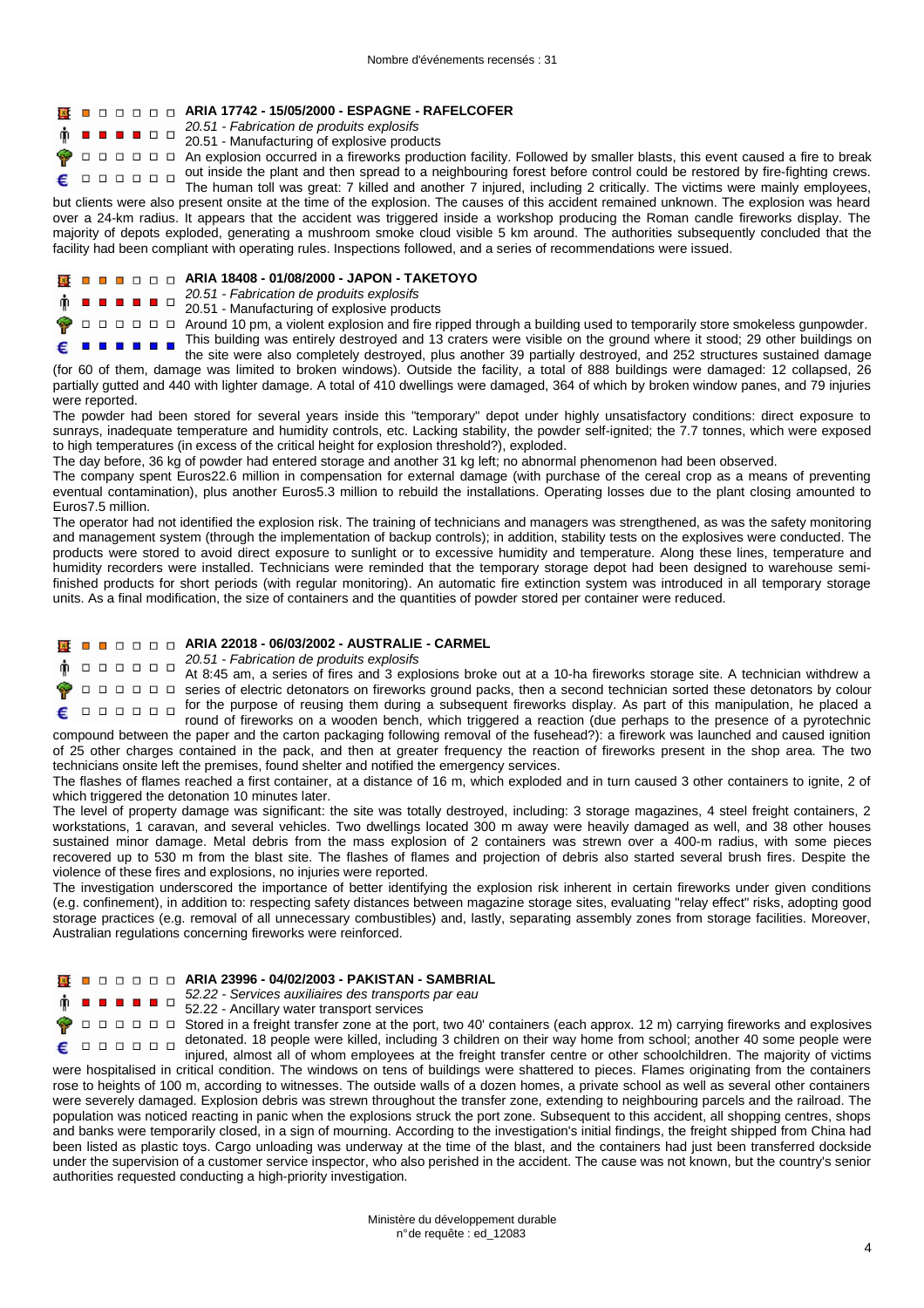#### **ARIA 24429 - 11/04/2003 - JAPON - KAGOSHIMA**

20.51 - Fabrication de produits explosifs  $\begin{array}{c|c|c|c|c} \hline \textbf{a} & \textbf{a} & \textbf{b} & \textbf{c} \end{array}$ 

#### 20.51 - Manufacturing of explosive products

At 1:27 pm, a series of explosions followed by a fire broke out in a fireworks production plant located 5 km from the city centre, in a sparsely populated zone. The emergency services, called at 1:30 pm, arrived on the scene at 1:40;

the fire was brought under control around 2 pm with 15 fire-fighting vehicles called into duty. Three ambulances transported 4 passers-by injured by the explosion (blast, debris). Among the 28 employees working at the facility at the time of the accident, 9 were killed and 2 injured.

Damage was considerable: 6 of the 25 buildings at this 20,000-m2 plant were destroyed during the incident, broken glass could be found on buildings adjacent to the site, including a vocational high school 300 m away; 8 cars were damaged 50 m from the plant.

According to the investigation, which was complicated by the loss of buildings and the deaths of employees during the accident, the initial explosion would have taken place in the manufacturing workshop, during loading or bundling of fireworks (initiation due to impact, friction or static electricity). This explosive force would then have been transmitted to the storage depots a few metres away (i.e. domino effect).

The plant had been authorised to store up to 9 tonnes of black powder. Large quantities of explosives illegally stored onsite, specifically in the depot reserved for non-explosive raw materials, in intermediate storage or in the mixing workshop, exacerbated the consequences of this accident.

A prior inspection had not revealed any special problems with this site. The government reinforced its supervisory system involving the various assigned authorities.

#### **ARIA 28480 - 03/11/2004 - DANEMARK - KOLDING Ixt**

20.51 - Fabrication de produits explosifs  $\blacksquare$ 

20.51 - Manufacturing of explosive products

Around 2 pm, inside a company storing fireworks (net weight: 300 tonnes / gross weight: 2,000 tonnes), a fire broke out during an unloading operation on a 40-foot container subsequent to the mishandling of a box filled with fireworks  $\blacksquare$ rockets. The fire quickly spread within the container and to fireworks stored on pallets placed outside.

The company activated its internal emergency plan and evacuated facility personnel. A 1-km safety perimeter was established around the site; local residents were also evacuated. Residents beyond this perimeter were asked to remain indoors.

Despite a few intervention difficulties (caused by smoke, noise, water supply interruptions, a defective nearby hydrant), fire-fighters were able to cool the closed fireworks containers stored adjacent to the ignited containers. An explosion occurred at 3:25 pm, killing one of the fire-fighters and injuring 7 others. Three additional explosions occurred at 5:45 pm.

The nearly nonstop explosions of fireworks lit the sky until the evening. The fire, which had been releasing a thick smoke, was only contained 2 days later. In all, this intervention mobilised 400 fire-fighters, with support provided by police officers and army pyrotechnics specialists. 63 people were examined at the hospital for smoke inhalation or hearing difficulties. A total of 450 homes, 11 businesses, firefighting vehicles and police cars were destroyed or damaged by the blast from these explosions or the various projectiles spraying a 1-km radius. Offsite property damage was estimated at Euros100 million.

The violent explosions of fireworks were surprising in that the containers were only filled with fireworks imported from China and therefore theoretically classified as 1.3G (i.e. without any risk of explosion).

Danish authorities decided to move the storage units containing pyrotechnic substances to rural zones. The country's legislation on the manufacturing and sale of fireworks was revised to impose restrictions on purchases and use by the general public, along with limitations on the use of certain types of rockets by consumers.

#### **ARIA 32509 - 03/12/2006 - ROYAUME-UNI - LEWES**

 $20.51 -$ Fabrication de produits explosifs

20.51 - Manufacturing of explosive products

In a fireworks storage facility belonging to one of Britain's largest importers, an employee was waterproofing (operation taking place outside the facility building) fireworks scheduled to be used that same evening. Electric igniters were located nearby. Around 2 pm, the technician moved these igniters, causing them and the fireworks to

ignite. The ensuing fire spread to a utility van parked with its doors open and loaded with 150-mm fireworks shells and maroon/salutes displays in a transport box. The van explosion and associated ignited projections further spread the fire throughout the entire site, and then to a 6.1-m long metal container.

A 200-m safety perimeter was established since the presence of gas cylinders was suspected. Local residents were evacuated to a school outside the impacted zone. The B2192 highway was closed to traffic; 12 ambulances, 10 fire-fighting vehicles and a helicopter were deployed at the site. The container exploded violently around 3 pm, while fire-fighters were trying to cool it down, killing 2 crew members and injuring 9 fire-fighters, as well as one police officer and two members of the general public. The explosion could be heard all the way to Uckfield, 19 km away. The fireworks continued to fly around for 5 hours from the time the call was placed to emergency services; wood debris and ignited projections fell back to the ground, hitting houses in the neighbourhood.

The site was completely destroyed (buildings, vehicles, owner's home). The windows and roof tiles on houses within a 240-m radius were broken. The container was pulverised into fragments 1 to 4 m<sup>2</sup> in size, some of which were found up to 350 m from the point of explosion; a 10-m³ crater was formed at the spot where the container once stood. The force of the explosion was estimated at 200-250 kg of TNT equivalent.

The investigation revealed that fireworks had been illegally stored in the site's non-pyrotechnic buildings and moreover that several fireworks presented a risk of massive explosion, with the site not being authorised to store such fireworks. The container that exploded had not been authorised to store fireworks and had no label affixed indicating the type of products contained therein; emergency responders therefore were not properly informed of the potential hazard.

#### **ARIA 35519 - 14/02/2008 - CHINE - SANSHUI**

- 52.10 Entreposage et stockage
- 52.10 Warehousing and storage
- $\Box$   $\Box$   $\Box$   $\Box$   $\Box$  Around 3 am (local time), a fire broke out in a pre-loading port storage unit containing fireworks. Explosions were also noticed. The storage facility, which accounted for 60% to 70% of China's fireworks exports, was composed of about 20 buildings over a 70-ha zone designated for storing large quantities of packages on several floors (between 15,000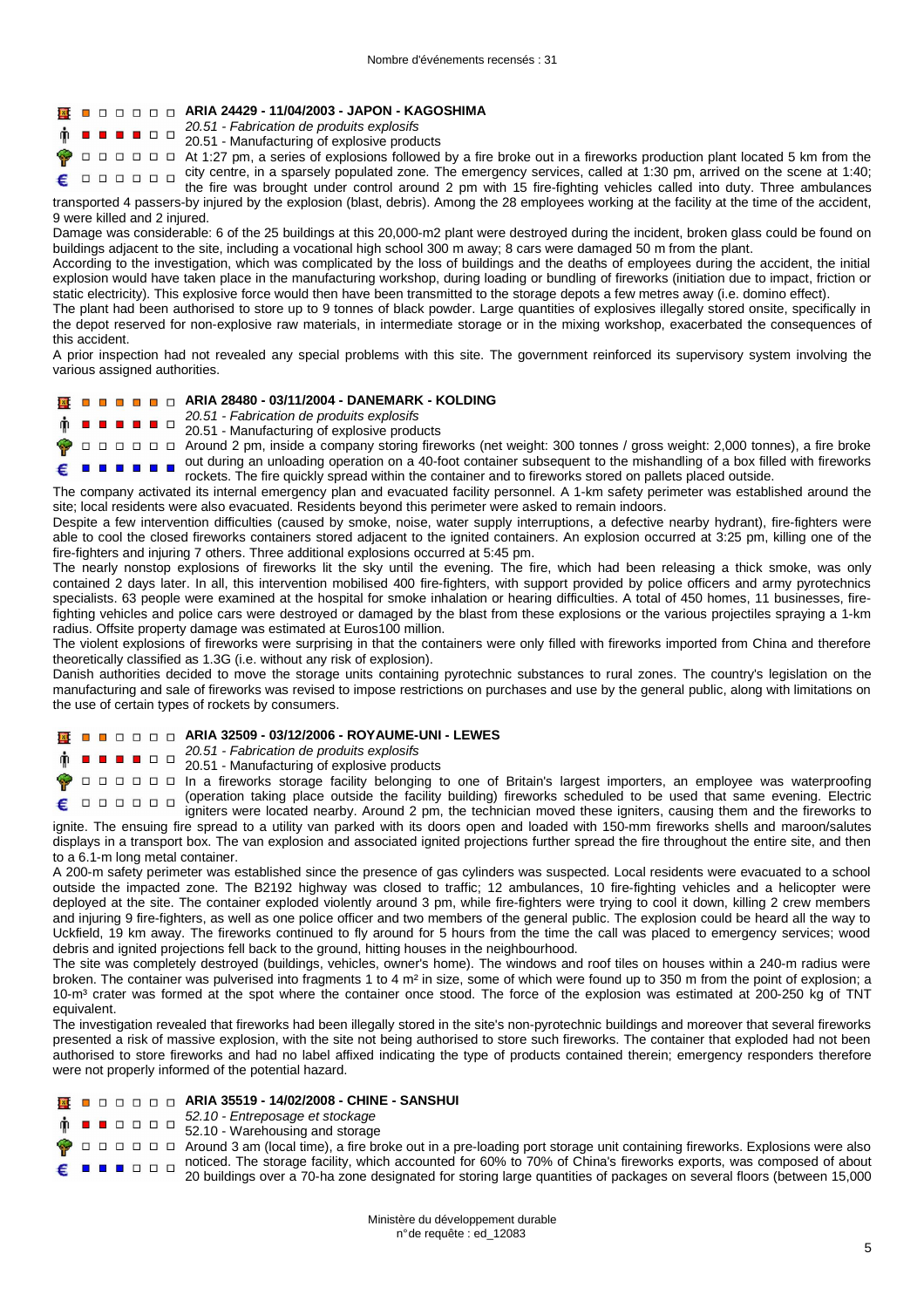and 300,000 boxes according to sources). The fire gradually spread to all of the zone's buildings through ignited fireworks falling back to the ground. These ignited fireworks also triggered fire outbreaks within the vicinity; 18,200 poultry and 9 hectares of cereal farmland and forests were burnt to ashes. The fire was only brought under control after more than 30 hours by some 100 fire-fighters.

The fire did not cause any casualties; just 2 individuals were injured by walking on broken glass. According to (contradictory) sources, a blast effect (measuring 1.1 on the Richter scale) would have damaged other storage buildings as well as 4,000 dwellings in neighbouring villages, while destroying windows within a 1 to 2-km radius.

Initial investigation findings suggested that the buildings had not been designed to store the kinds of fireworks found onsite (illegal storage of fireworks classified in risk division 1.3 contained in buildings designed for division 1.4).

The company acted by compensating residents at an amount equal to 3 million yuan (equivalent to Euros320,000).

#### **ARIA 36593 - 21/03/2006 - YEMEN - NC**

50.20 - Transports maritimes et côtiers de fret ò.

The M/V Hyundai Fortune is a container ship severely damaged in an accidental fire. it was built in September 1996<br>The M/V Hyundai Fortune is a container ship severely damaged in an accidental fire. it was built in Septe

in South Corea and sailed under the flag of Panama ; its cargo capacity is 5,551 twenty-foot equivalent units (TEU).

The vessel was on its way from ports in China and Singapore through the Gulf of Aden about 60 miles south of the  $\begin{array}{cccccccccccccc} \Box & \Box & \Box & \Box & \Box & \Box & \Box \end{array}$ coast of Yemen. It was sailing west towards the Suez Canal on the way to ports in Europe. Around 12h35 UTC, a huge explosion of unknown origin occurred below deck, sending 60 to 90 containers into the ocean. The explosion caused a massive blaze that spread through the stern of the ship. Secondary explosions followed as 7 containers full of fireworks also ignited above deck on the stern. A large chunk of the hull had been blown out below deck and above the waterline.

After efforts to contain the fire failed, all 27 crew members abandoned ship and were rescued by a Dutch destroyer. On March 23, firefighting tugs began to arrive on the scene; the Hyundai Fortune continued to burn for several days. The combined cost of the ship and lost cargo is now estimated at over 300 million US dollars.

Two hypothesis are to mention : a violent chemical reaction of calcium hypochlorite exposed to moisture or heat or the fire/explosion of volatile cargo such as fireworks.

## **ARIA 36670 - 22/03/1989 - ROYAUME-UNI - PETERBOROUGH**

- 49.41 Transports routiers de fret
- $\blacksquare$   $\blacksquare$   $\blacksquare$   $\square$   $\square$   $\blacksquare$   $\blacksquare$   $\blacksquare$   $\blacksquare$   $\blacksquare$   $\blacksquare$   $\blacksquare$   $\blacksquare$   $\blacksquare$   $\blacksquare$   $\blacksquare$   $\blacksquare$   $\blacksquare$   $\blacksquare$   $\blacksquare$   $\blacksquare$   $\blacksquare$   $\blacksquare$   $\blacksquare$   $\blacksquare$   $\blacksquare$   $\blacksquare$   $\blacksquare$   $\blacksquare$   $\blacksquare$   $\blacksquare$   $\blacksquare$

At 9:45 am, a vehicle transporting nearly 800 kg of explosives exploded while making a U-turn on a company's premises within an industrial park where it had taken a wrong turn.

The lorry, specially equipped to transport up to 5 tonnes of explosives, had already made 2 deliveries (at 7:15 and 8 am) and was headed towards a fireworks production plant. Upon arriving at the industrial park, the driver realised that he had taken the wrong road; he drove over a speed bump and entered the parking lot of a company within the park in order to make a U-turn. The watchman at this company's site and two drivers on hand detected smoke and then flames coming from the lorry's load. They stopped the vehicle, alerted local fire-fighters and oversaw the site's evacuation. These measures however proved insufficient and bystanders witnessed the incident escalate from the site entrance and neighbouring buildings.

12 minutes later, the lorry's cargo detonated, causing the death of a fire-fighter, who happened to be 15 m away. More than 100 people were injured, 87 of whom required hospitalisation, 2 in critical condition. The damage to buildings and cars in the vicinity was considerable, and broken windows were recorded up to 1.2 km away. A crater 3.5 m in radius and 46 cm deep marked where the lorry had stopped.

The vehicle's crossing of the speed bump caused a package to fall carrying comb-type starters for fireworks, leading to their ignition followed by spreading of the fire to the other loading items (detonators + civilian explosives), until the ultimate explosion. The packaging was noncompliant with standards and hazardous: an excessive number of fireworks per box, presence of a composition and rust in metal boxes, etc. The operator was fined 250,000 pounds for breaking British law (as per the Health and Safety at Work Act, 1974).

**ARIA 37473 - 16/06/1992 - JAPON - MORIYA** 

 $20.51$  - Fabrication de produits explosifs

Several explosions occurred at a fireworks manufacturing factory, causing the death of 3 employees and injuring 58 persons. Two workers were carrying out shell-production work at a charging and forming workshop. Other workers might have been working at a general materials warehouse. Since the workers concerned died, the facts cannot be

confirmed. According to a nearby employee, white smoke filled in and around the general warehouse just before the first explosion. A large amount of stored fireworks kept in the general warehouse and the raw materials warehouse exploded one after another.

The area in 2 km radius around the factory was damaged. Fifteen factory buildings burned. Outside the factory, 16 private houses burned, 7 buildings collapsed and 50 partially. A total of 558 buildings were partially destroyed, including window glass damage. 18 vehicles burned out and 20 were partially damaged. The telephone cable was damaged by fire, cutting off 234 telephone lines.

The cause of ignition has not been determined. Large quantities of fireworks / explosives in the warehouses (which were not explosives magazines, that is where the storage of explosive substance was prohibited) might have been ignited by impact or friction on opening or closing the shutter of the warehouse. Ignition could also have occurred by temperature rise from reaction heat or static electricity.

Explosives and raw materials were managed improperly (safety management system, cheks, safety education...). The fireworks manufacturing company went bankrupt after this accident.

#### **ARIA 38295 - 04/07/2009 - ETATS-UNIS - OCRACOKE**

- 20.51 Fabrication de produits explosifs
	- 20.51 Manufacturing of explosive products

On Ocracoke Island, a lorry transporting fireworks exploded around 9 am on a parking lot for an unknown reason, under the United States of the Independence Day (July 4th) festivities and<br>  $\square$ 

fireworks show (a planned 40-minute session, i.e. featuring several hundred kg of active material). The explosion, heard several kilometres around, killed 1 employee on the spot and 3 others subsequent to their injuries. The 5th employee was severely burned and could not recall any warning signs prior to the blast.

This explosion also caused a grass fire, which was extinguished by fire-fighters, two of whom had to be hospitalised for smoke intoxication. An investigation was conducted in order to determine the cause.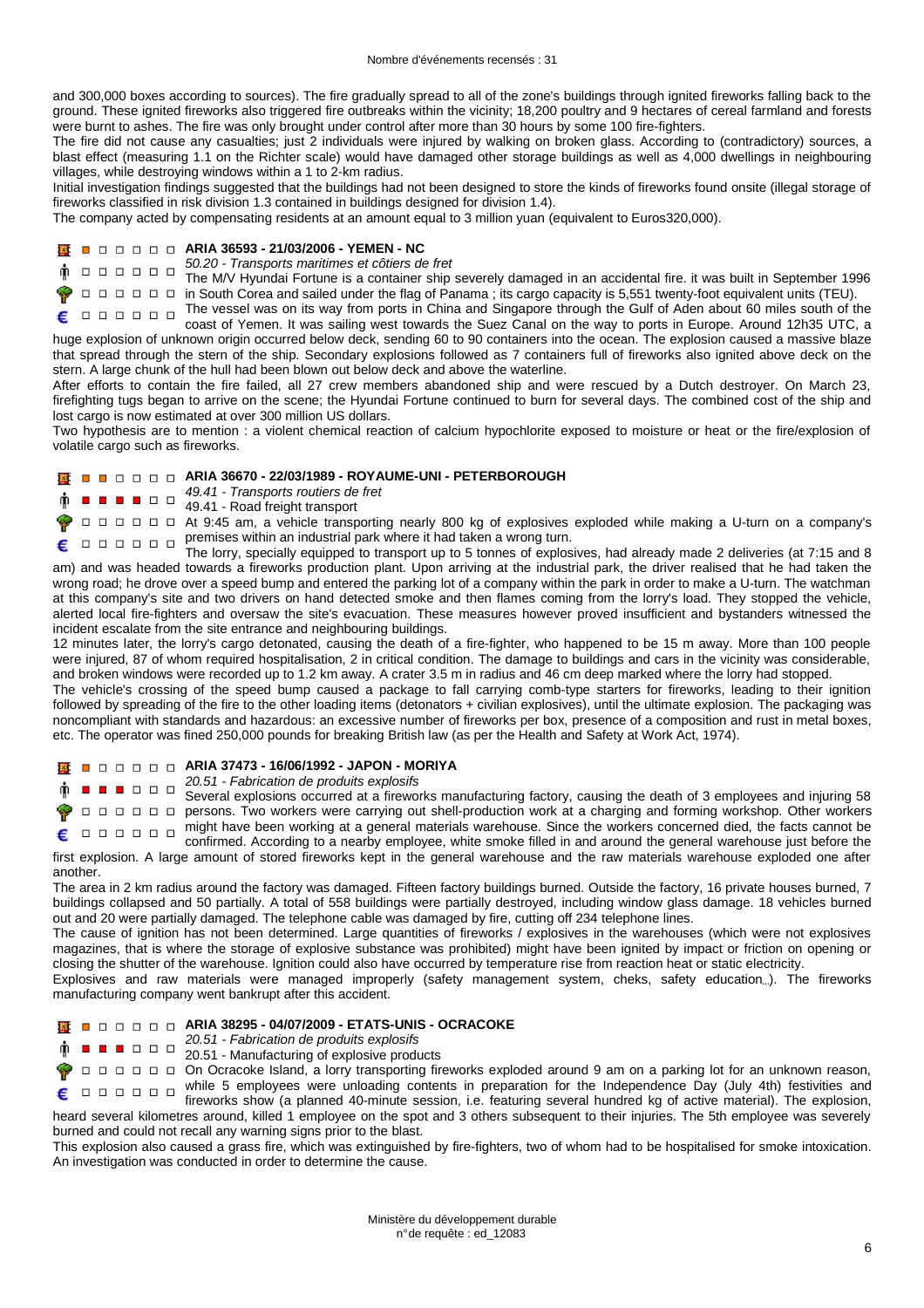#### **ARIA 38722 - 17/10/2009 - ALLEMAGNE - NC**

- 20.51 Fabrication de produits explosifs 000000
- 20.51 Manufacturing of explosives
- $\Box \Box \Box \Box \Box$ An explosion in a black powder production plant seriously burned an employee and caused property damage.
- $\begin{array}{cccccccccccccc} \Box & \Box & \Box & \Box & \Box & \Box & \Box \end{array}$ £

€

Ŵ.

**ARIA 38814 - 16/08/2010 - CHINE - YICHUN** 

- 20.51 Fabrication de produits explosifs . . . . . .
	- 20.51 Manufacturing of explosives

 $\Box$   $\Box$   $\Box$   $\Box$  An explosion, of a 1 to 5-tonne TNT equivalent, followed by fire occurred at 9:40 am in a fireworks production plant. The human toll was 20 deaths, 153 injured requiring hospitalisation and 4 disappeared. The blast blew out windows £ within a 1-km radius and the shock wave was felt 5 km away. The authorities evacuated 2,000 residents, while 550 fire-fighters and soldiers were mobilised. The Deputy Head of the arrondissement jurisdiction and the local Workplace Safety Office Director were relieved of their duties. The police arrested a Safety Office inspector for professional misconduct along with the plant's director and deputy director. An investigation was carried out. According to initial findings, the plant had been illegally producing fireworks following revocation of its production permit. In June, the site had been ordered by the court to suspend production and upgrade safety standards. Torrential downpours would have flooded one of the site's storage facilities, with the explosion occurring as employees were removing fireworks from the building.

#### **ARIA 39223 - 04/05/2010 - PORTUGAL - CANIDELO**

- $20.51 Fabrication$  de produits explosifs
	- 20.51 Manufacturing of explosives

In a fireworks production plant, an employee was sieving power (perhaps black powder?) when an explosion occurred at 1:10 pm. The employee was killed on the spot, while 2 residents of the district where the plant was  $\begin{array}{cccccccccccccc} \Box & \Box & \Box & \Box & \Box & \Box & \Box \end{array}$ located were injured (including 1 child). The quantity of powder in the workshop at the time was estimated at 100 kg.

The building was completely destroyed, and damage extended to some 40 homes in the immediate vicinity (shattered windows); emergency services evacuated neighbours as well as a nearby school. The site operator was not insured for any eventual damage external to the site; he refused to compensate neighbours on the grounds that they shouldn't have built their homes so close to the plant. He claimed to benefit from a 322-metre "perimeter of protection" (easements?) that the authorities had failed to apply. Moreover, the operator had been storing 820 kg of explosives onsite, even though these storage areas were rated not to exceed 300 kg.

- **ARIA 39295 13/05/2010 CHINE ANPING** 49.41 - Transports routiers de fret  $\begin{array}{c|c|c|c|c} \hline \textbf{a} & \textbf{b} & \textbf{c} & \textbf{c} \\ \hline \end{array}$ 49.41 - Road freight transport 000000 A lorry transporting black powder caught on fire and then exploded, killing 5 and injuring 2 others. A spark caused by an electrical cable might have served as the powder ignition source.  $\begin{array}{cccccccccccccc} \Box & \Box & \Box & \Box & \Box & \Box & \Box \end{array}$ €
	- **ARIA 40136 08/04/2011 ETATS-UNIS WAIPAHU**

39.00 - Dépollution et autres services de gestion des déchets  $\begin{array}{c|c|c|c|c} \hline \textbf{a} & \textbf{b} & \textbf{c} & \textbf{c} \\ \hline \end{array}$ 

39.00 - Pollution clean-up and other waste management services

At 9 am, an explosion followed by fire inside a storage bunker of a company certified for the disposal of explosives and fireworks killed 5 employees. Fire-fighters had the fire extinguished after several hours of intervention. The

€ explosion destroyed a vehicle parked in front of the facility and weakened the building's structural frame, which was buried in a hillside. The bunker was still hot 2 days after the detonation. A mine removal team didn't find 2 of the victims' bodies until the next day. A specialised team removed the residual explosives between 18th and 21st April. The police, fire-fighters, the US Bureau of Alcohol, Tobacco, Firearms and Explosives, the US Chemical Safety Board and both the federal and local labour inspection offices all collaborated to conduct the investigation. The exact type of explosive involved (fireworks?) and the specific operation ongoing at the time of the accident remained unknown.

**ARIA 40926 - 12/09/2011 - ITALIE - ARPINO** 

- 20.51 Fabrication de produits explosifs .....
- 20.51 Manufacturing of explosives

A series of 4 explosions followed by a violent fire occurred at 2:45 pm inside a pyrotechnics plant. The 70-year-old owner, his 2 sons managing the plant and 3 employees were killed. Flames ravaged 2 of the site's 3 buildings, then 000000 spread to the neighbouring forest and threatened a few nearby dwellings, which had to be evacuated. First

responders set up a safety perimeter. Due to the considerable explosion risks, fire-fighters, who had been dispatched from several stations, battled the blaze remotely; 2 helicopters, 5 ambulances and 2 medical service vehicles removed the victims. The locality's mayor visited the site. The prosecutor and environmental police undertook an investigation. The initial explosion took place during the manual production of fireworks (an error was committed during the mixing of powder? or static electricity to blame?). The plant had been laid out with separate work zones (workshop / laboratory / press, etc.) and featured ATEX-certified equipment for explosive atmospheres, along with a monitoring system and sufficient water resources to battle fires.

#### **ARIA 41406 - 19/08/1989 - ESPAGNE - SAN JUAN DE ALICANTE**

- 93.29 Autres activités récréatives et de loisirs
- 93.29 Other recreation and leisure activities

Two men on their way to a wedding on behalf of a fireworks supplier parked their car loaded with fireworks on the lot of a supermarket to phone ahead and ask for directions. Around 8:30 pm, the vehicle exploded. The human toll was  $\blacksquare$  $\blacksquare$  $\blacksquare$  $\blacksquare$  $\blacksquare$  $\blacksquare$  $\blacksquare$  $\blacksquare$ heavy: 10 dead (including the 2 men leaving the vehicle) and 29 injured, some of whom very seriously (deafness, blindness); 34 cars, the supermarket and a phone booth were all damaged. All of the city's fire-fighting crew, backed up by rescuers with a

> Ministère du développement durable n° de requête : ed\_12083